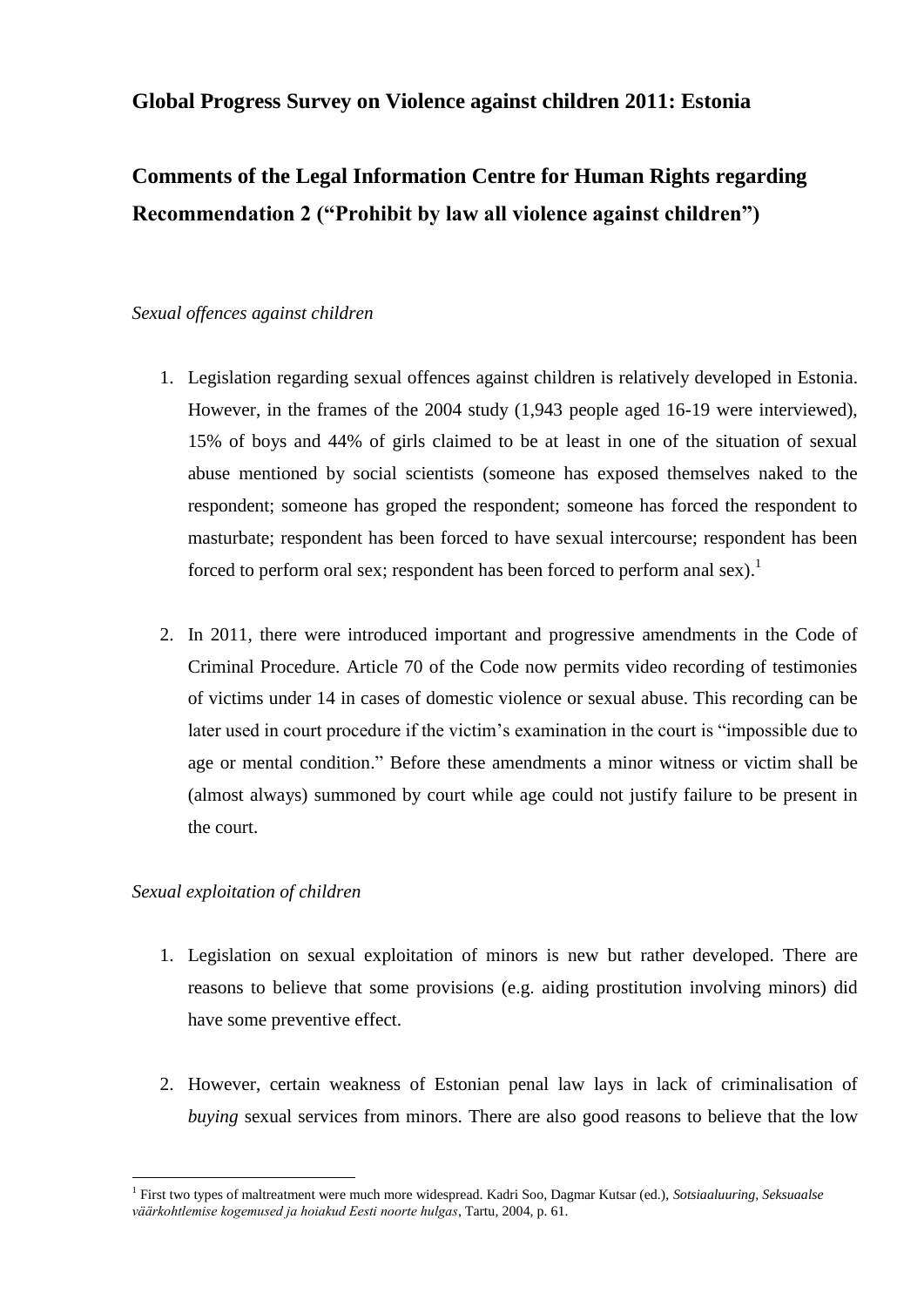age of sexual consent means increased risk of sexual exploitation, trafficking and child prostitution.

- 3. Estonian legislation does not provide efficient mechanism to punish for classical type of "sex tourism". The penal law of Estonia applies to an act committed outside the territory of Estonia if such act constitutes a criminal offence pursuant to the Estonian penal law and is punishable at the place of commission of the act, or if no penal power is applicable at the place of commission of the act. However, this act shall be committed against a citizen of Estonia or a legal person registered in Estonia and the offender shall be a citizen of Estonia at the time of commission of the act or after that, or if the offender is an alien who has been detained in Estonia and is not extradited (Article 7 of the Penal Code). The Supreme Court emphasised that in case of sexual intercourse with minors under 14 the court shall verify if such actions are punishable in the countries where they had been committed.<sup>2</sup> Thus, Estonian legislation does not provide efficient mechanism to punish for "sex tourism" for two main reasons: 1. victims of these offences are normally persons who are not citizens of Estonia; 2. many countries have undeveloped legislation to protect children against sexual assault and exploitation.
- 4. In 2006, the Supreme Court confirmed that Article 177 of the Penal Code (then "use of minors as a model or actor in the manufacture of a pornographic or erotic work") does not require distribution of such work or making it available to the public. Estonian penal law did not include definition of "erotica" or "pornography". However, the definition of "erotica" belongs to necessary elements of the crimes provided for in Article 177 (1) of the Penal Code. The Supreme Court argued that it presupposes legal opinion which is primarily belongs to court competence.<sup>3</sup> In general, absence of definition of "erotica" or "(child) pornography" applicable in criminal procedure may pose a problem for the court.
- 5. It should be noted that from 15 March 2010 the Penal Code is amended with Article 178- 1 to address the problem of "grooming". It is now penalised offering or making agreement to meet with a person of less than 18 years who is incapable to comprehend or with a person of less than 14 years and preparation of a meeting whereas the aim of the meeting is to commit against this person any of sexual offences as well as offences related to prostitution, pornography and erotic works.

<u>.</u>

<sup>2</sup> Supreme Court, Criminal Law Chamber, decision of 10 September 2007 in case no 3-1-1-35-07, section 13.

<sup>3</sup> Supreme Court, Criminal Law Chamber, decision of 16 March 2006 in case no. 3-1-1-146-05, section 8.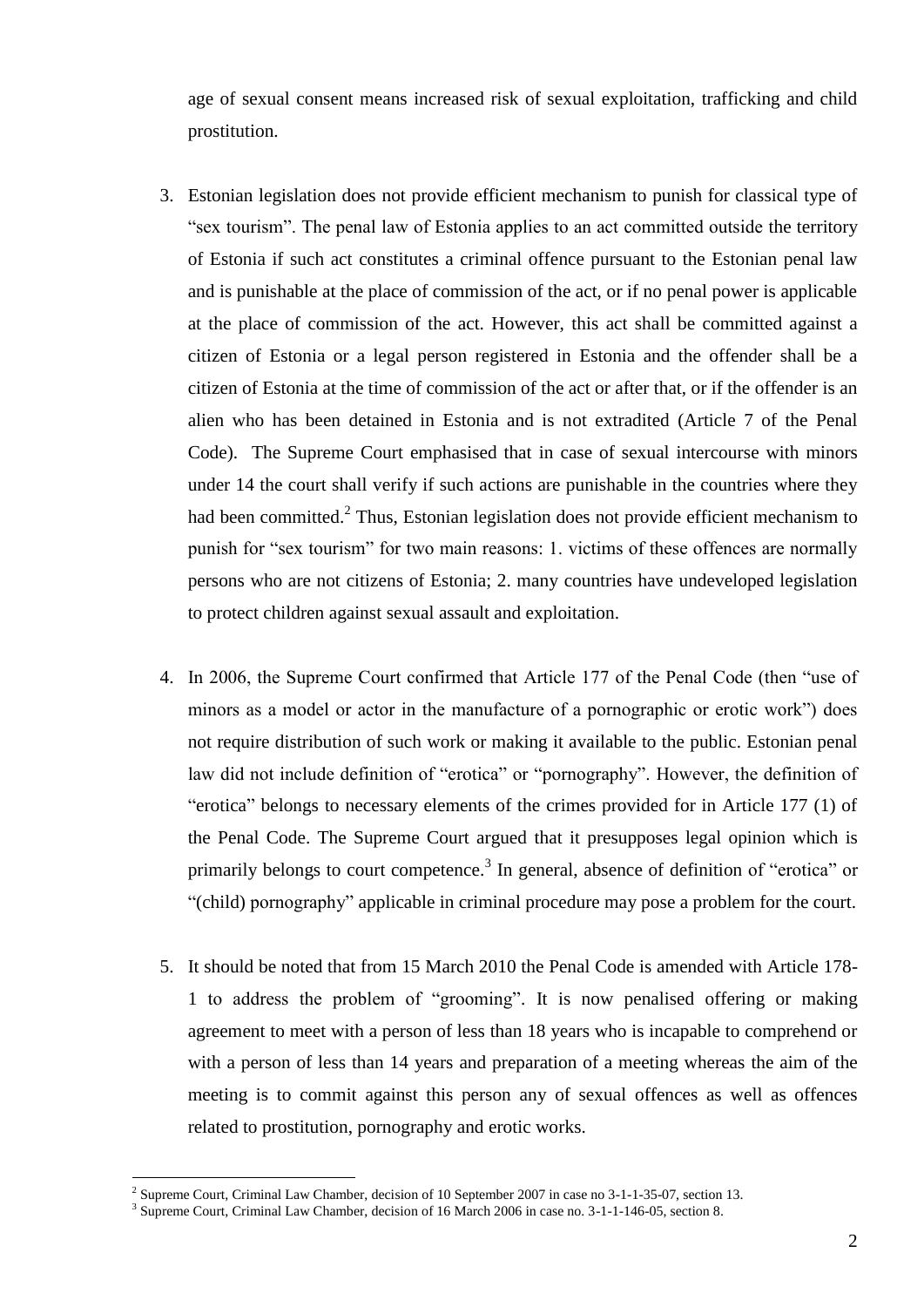#### *Harmful practices*

- 1.There is no specific regulation in Estonia regarding female genital mutilation. There is no information about such practices in Estonia. Considering the practices of child protection officers, one may presume that female genital mutilation will be regarded as abuse of parental rights and/or cruel treatment of the child. Furthermore, police authorities may make use of Article 118 of the Penal Code (causing serious damage to health which results in e.g. the loss or cessation of functioning of an organ) or Article 121 (causing damage to the health of another person, or beating, battery or other physical abuse which causes pain).
- 2.There is no information about such practices as forced marriage in Estonia. No special legal measures were taken either (including migration law). Estonian legislation provides decent guarantees against forced marriages.
- 3.There are reasons to believe that honour based violence take place very rarely in Estonia. The issue has never been widely publicly discussed. This problem has never been specifically addressed in Estonian legislation.

#### *Physical abuse and neglect*

- 1.Basic mechanisms of child protection in urgent or exceptional situations are separation of the child from family and deprivation of a right of personal care and/or a right of property care. The Family Law Act can hardly be regarded as a detailed set of rules that can guide the court. Too much is left to the discretion of judges or child protection officers.
- 2.Some general principles are established by the Child Protection Act: prohibition to humiliate, frighten or punish the child in any way which abuses the child, causes bodily harm or otherwise endangers his or her mental or physical health (Article 31 (1)); protection from all forms of sexual exploitation (Article 33). If an adult treats a child in a prohibited manner, the social services departments shall intervene in order to resolve the conflict and, if necessary, to apply for punishment under misdemeanour or criminal procedure (Article 31 (2)). Child protection is based on the principle that the best